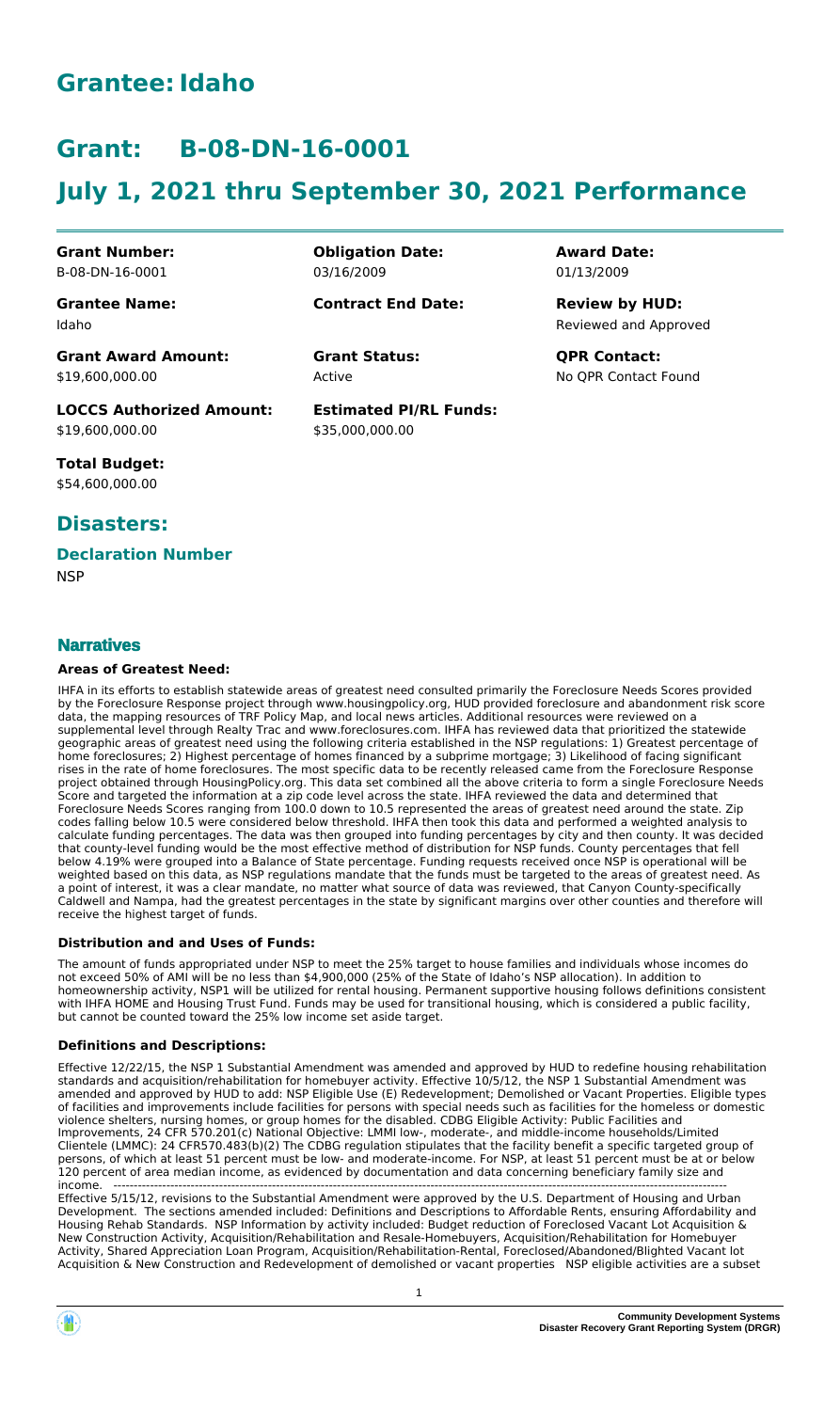of the eligible CDBG activities: Establish financing mechanisms – done as an activity delivery cost. Purchase and rehabilitate abandoned or foreclosed properties Establish land banks, Demolish blighted structures, (Blighted Properties are defined as objectively determinable deterioration that is a threat to human health, public safety, and public welfare). Redevelop demolished or vacant properties. Grantees may also request approval of additional eligible activities if those activities are in compliance with the NSP statute. Grantees cannot use NSP for foreclosure prevention activities or to purchase properties that are not abandoned or foreclosed. NSP can be used to purchase and redevelop FHA foreclosed properties. NSP funds cannot be used by grantees to buy tax foreclosed properties from themselves (e.g., properties already owned by the grantee and taken through local tax foreclosure). However, the grantee can pay for reasonable appraisal and title transfer costs for these properties. Rehabilitation Standards must comply with applicable laws, codes and requirements related to safety, quality and habitability. Income Eligibility: Grantees may only use NSP funds to benefit households at up to 120% AMI and below. Grantees must require each NSP assisted household to complete at least 8 hours of housing counseling. Eligible Use CDBG Eligible Activities A - Financing mechanism for purchase& redevelopment off

#### **Definitions and Descriptions:**

oreclosed upon homes & residential properties. Eligible Use B - Purchase and rehabilitate homes and residential properties that have been abandoned or foreclosed upon, in order to sell, rent, or redevelop such homes and properties. Although Idaho is not participating in Eligible Use C, Land Banks, it is for homes and residential properties that have been foreclosed upon that an entity temporarily assembles, manages, and disposes of within a 10 year reuse plan. Eligible Use D - D

#### **Low Income Targeting:**

The amount of funds appropriated under NSP to meet the 25% target to house families and individuals whose incomes do not exceed 50% of AMI will be no less than \$4,900,000 (25% of the State of Idaho's NSP allocation). Developers will be required to purchase affordable homes with reasonable development subsidies to allow for resale to low income households. Developers are required to identify marketing techniques including, but not limited to, working with lenders to target 50% AMI or lower applicants looking to purchase a home. Funds may be used for transitional housing, which is considered a public facility, but cannot be counted toward the 25% low income set aside target.

#### **Acquisition and Relocation:**

IHFA will minimize relocation by requiring a 90 day vacancy prior to property acquisition. Use of NCST is encouraged to purchase foreclosed/abandoned homes at the lowest allowable purchase price.

Demolition will be discouraged unless related to health and safety concerns regarding blighted property. IHFA may use NSP funds for the purposes of converting properties to low-and-moderate-income dwelling units.

#### **Public Comment:**

The draft NSP Plan for the State of Idaho was made available for public comment on November 14, 2008 on IHFA's website. Legal notices were placed in all major newspapers across Idaho by November 14th requesting comments. A legal notice was also placed in Idaho's Spanish newspaper, Idaho Unido, in both Spanish and English to be run on November 21st which was the next available edition. Additionally, the Plan was emailed to stakeholders across the State for public comment and made available for review in local libraries and IHFA's branch offices located in Coeur d'Alene, Lewiston, Twin Falls and Idaho Falls. The comment period will run from November 14th - November 29th, 2008. Prior to the draft Plan, a meeting was held by the Governor's Steering Committee for NSP on October 30, 2008 to preliminarily discuss the model outline to use for the set-up and distribution of NSP funds. Three funding scenarios were presented: 1) Direct funds specifically to CDBG Entitlement communities 2) Statewide NSP program distribution via applications and targeted to localities of greatest need and 3) Statewide revolving loan fund pool. It was decided at the meeting to incorporate Entitlement city sub recipients as an option under #2 and eliminate a direct fund to Entitlements. Prior to posting for public comment, the Governor's Steering Committee met on November 13, 2008 to review the draft Plan before posting for public comment. The Committee unanimously approved the use of the county-level target data for distribution of NSP funds as presented. Some minor adjustments were made to activity budgets and additional clarifying language was recommended in regards to demolition and applicant notification requirements to local city government. During the public comment period, the Steering Committee met again on November 24, 2008 to discuss the public comments received to date and to approve and discuss modifications to the Plan as a result of those comments and further input from the Committee. Primarily these were changes to clarify the definition of "sub recipient" vs. "applicant;" clarify admin fees available to sub recipients and create a preference for entitlement cities; and describe in more detail the way in which NSP funds will factor into a transaction - whether upfront or reimbursement basis. This was the last planned meeting of the Committee prior to submission to HUD.

| <b>Overall</b>                                     | <b>This Report Period</b> | <b>To Date</b>  |
|----------------------------------------------------|---------------------------|-----------------|
| <b>Total Projected Budget from All Sources</b>     | \$1,006,018.00            | \$53,071,360.66 |
| <b>Total Budget</b>                                | \$1,006,018.00            | \$53,071,360.66 |
| <b>Total Obligated</b>                             | \$19,640.14               | \$47,083,244.18 |
| <b>Total Funds Drawdown</b>                        | \$67,639.14               | \$46,585,071.91 |
| <b>Program Funds Drawdown</b>                      | \$0.00                    | \$18,568,898.02 |
| <b>Program Income Drawdown</b>                     | \$67,639.14               | \$28,016,173.89 |
| <b>Program Income Received</b>                     | \$100,226.00              | \$29,022,541.43 |
| <b>Total Funds Expended</b>                        | \$67,639.14               | \$46,359,722.13 |
| <b>HUD Identified Most Impacted and Distressed</b> | \$0.00                    | \$0.00          |
| <b>Other Funds</b>                                 | \$0.00                    | \$0.00          |
| <b>Match Funds</b>                                 | \$0.00                    | \$0.00          |
| Non-Match Funds                                    | \$0.00                    | \$0.00          |



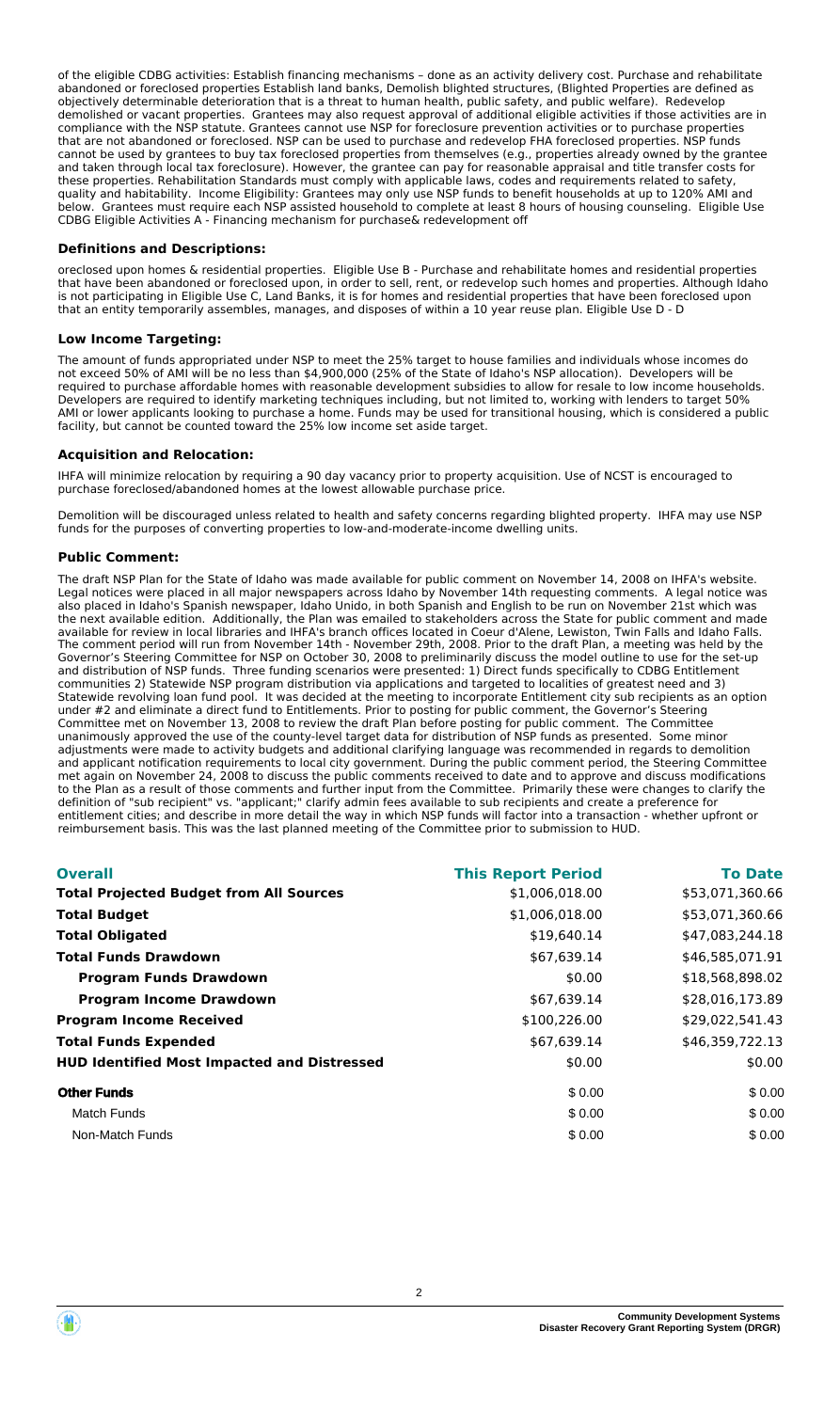#### **Funds Expended**

| v<br>v.<br>٠ |  |
|--------------|--|

| <b>Overall</b>                          | <b>This Period</b> | <b>To Date</b>  |
|-----------------------------------------|--------------------|-----------------|
| <b>ARCH Community Housing Trust</b>     | \$0.00             | \$153,092.11    |
| Habitat For Humanity - Magic Valley     | \$0.00             | \$1,191,597.73  |
| <b>IHFA</b>                             | \$19,639.14        | \$2,700,286.70  |
| LEAP CHARITIES, INC                     | \$0.00             | \$873,360.19    |
| Neighborhood Housing Services, Inc.     | \$0.00             | \$636,149.30    |
| North Idaho Housing Coalition           | \$0.00             | \$12,970,433.31 |
| The Housing Company                     | \$0.00             | \$3,243,390.26  |
| West Central Mountains Housing Trust    | \$0.00             | \$1,079,486.78  |
| Ada County Housing Authority            | \$0.00             | \$5,831,980.21  |
| Advocates Against Family Violence, Inc. | \$0.00             | \$1,119,336.70  |
| <b>AutumnGold Senior Services</b>       | \$48,000.00        | \$4,702,436.21  |
| City Life, Inc.                         | \$0.00             | \$1,457,550.12  |
| City of Boise                           | \$0.00             | \$2,241,879.49  |
| City of Idaho Falls                     | \$0.00             | \$1,044,041.00  |
| City of Nampa                           | \$0.00             | \$5,546,832.95  |
| City of Pocatello                       | \$0.00             | \$1,567,869.07  |
|                                         |                    |                 |

# **Progress Toward Required Numeric Targets**

| <b>Requirement</b>                       | <b>Target</b>   | <b>Projected</b> | <b>Actual</b>   |
|------------------------------------------|-----------------|------------------|-----------------|
| <b>Overall Benefit Percentage</b>        | 99.99%          | $.00\%$          | $.00\%$         |
| <b>Minimum Non Federal Match</b>         | \$.00           | \$.00            | \$.00           |
| <b>Overall Benefit Amount</b>            | \$48,595,140.00 | \$.00            | \$.00           |
| <b>Limit on Public Services</b>          | \$2,940,000.00  | \$.00            | \$.00           |
| <b>Limit on Admin/Planning</b>           | \$1,960,000.00  | \$6,000,000.00   | \$2,329,223.38  |
| <b>Limit on Admin</b>                    | \$.00           | \$6,000,000.00   | \$2,329,223.38  |
| <b>Most Impacted and Distressed</b>      | \$.00           | \$.00            | \$.00           |
| <b>Progress towards LH25 Requirement</b> | \$13,650,000.00 |                  | \$14,588,340.42 |

## **Overall Progress Narrative:**

Through September 30, 2021 total NSP1 funds expended was \$46,892,325. Of that, \$18,712,009 was Program Funds and \$28,180,316 was Program Income. Zero units met end use.

## **Project Summary**

| <b>Project #, Project Title</b>                        | <b>This Report</b>                      | <b>To Date</b>                          |                                         |
|--------------------------------------------------------|-----------------------------------------|-----------------------------------------|-----------------------------------------|
|                                                        | <b>Program Funds</b><br><b>Drawdown</b> | <b>Project Funds</b><br><b>Budgeted</b> | <b>Program Funds</b><br><b>Drawdown</b> |
| 9999, Restricted Balance                               | \$0.00                                  | \$0.00                                  | \$0.00                                  |
| ADMINISTRATION, Administration                         | \$0.00                                  | \$6,000,000.00                          | \$510,385.92                            |
| Eligible Use A, Financing Mechanisms - Homebuyer/50%   | \$0.00                                  | \$161,303.00                            | \$161,303.00                            |
| Eligible Use A., Financing Mechanisms - Homebuyer/51%  | \$0.00                                  | \$871.104.72                            | \$866,826.42                            |
| Eligible Use B, Acquisition/Rehab - Homebuyer/50%below | \$0.00                                  | \$7,500,000.00                          | \$3,207,251.43                          |
| Eligible Use B., Acquisition/Rehab - Homebuver 51% -   | \$0.00                                  | \$27,740,000.00                         | \$8,715,961.30                          |
| Eligible Use B, Acquisition/Rehab - Rental/50%below    | \$0.00                                  | \$5,721,181.10                          | \$3,623,366.96                          |
| Eligible Use E, Redevelopment                          | \$0.00                                  | \$6.287.098.18                          | \$1,483,802.99                          |

# **Activities**

## **Project # / ADMINISTRATION / Administration**

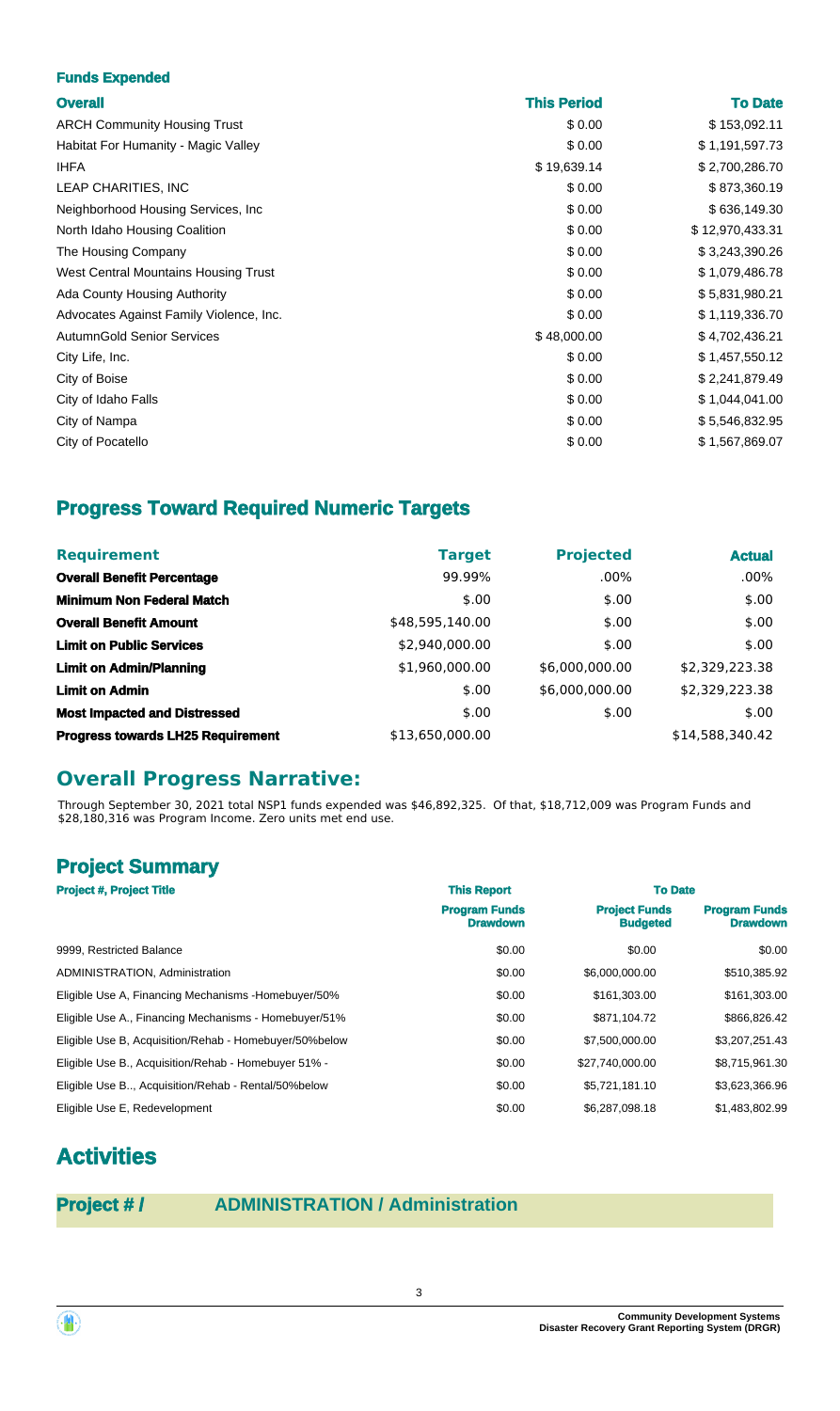# **Grantee Activity Number: ADMIN-IHFA Grant Administrator Activity Title: Administration-IHFA Grant Administrator**

**Projected Start Date: Benefit Type:** N/A IHFA **National Objective: Activity Type:** 09/21/2009 N/A Administration **Under Way Project Number:** ADMINISTRATION

**Activity Status: Projected End Date: Completed Activity Actual End Date:** 03/16/2013 **Project Title:** Administration

**Responsible Organization:**

| <b>Overall</b>                                 | <b>Jul 1 thru Sep 30, 2021</b> | <b>To Date</b> |
|------------------------------------------------|--------------------------------|----------------|
| <b>Total Projected Budget from All Sources</b> | \$0.00                         | \$5,363,187.22 |
| <b>Total Budget</b>                            | \$0.00                         | \$5,363,187.22 |
| <b>Total Obligated</b>                         | \$19,639.14                    | \$1,693,310.60 |
| <b>Total Funds Drawdown</b>                    | \$19,639.14                    | \$1,693,310.60 |
| <b>Program Funds Drawdown</b>                  | \$0.00                         | \$171,563.39   |
| <b>Program Income Drawdown</b>                 | \$19,639.14                    | \$1,521,747.21 |
| <b>Program Income Received</b>                 | \$0.00                         | \$0.13         |
| <b>Total Funds Expended</b>                    | \$19,639.14                    | \$1,667,878.98 |
| <b>IHFA</b>                                    | \$19,639.14                    | \$1,667,878.98 |
| <b>Most Impacted and Distressed Expended</b>   | \$0.00                         | \$0.00         |

#### **Activity Description:**

Administration - IHFA Grant Administrator

#### **Location Description:**

Administration - IHFA Grant Administrator

#### **Activity Progress Narrative:**

## **Accomplishments Performance Measures**



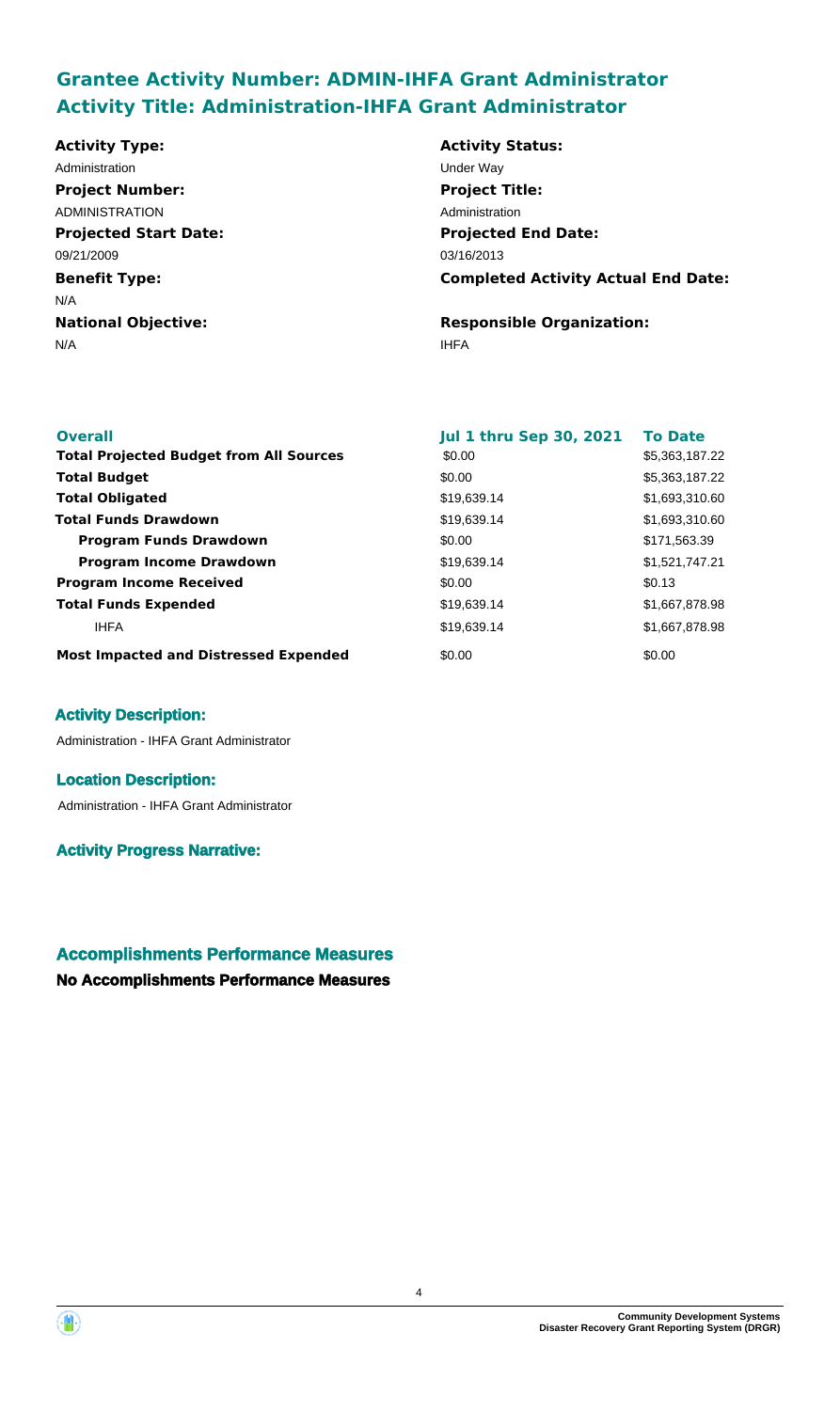#### **No Beneficiaries Performance Measures found.**

#### **Activity Locations**

**No Activity Locations found.**

No Other Funding Sources Found **Other Funding Sources**

## **Other Funding Sources Budgeted - Detail**

**No Other Match Funding Sources Found**

| <b>Activity Supporting Documents:</b> | <b>None</b>                                                   |
|---------------------------------------|---------------------------------------------------------------|
| <b>Project #/</b>                     | <b>Eligible Use A. / Financing Mechanisms - Homebuyer/51%</b> |



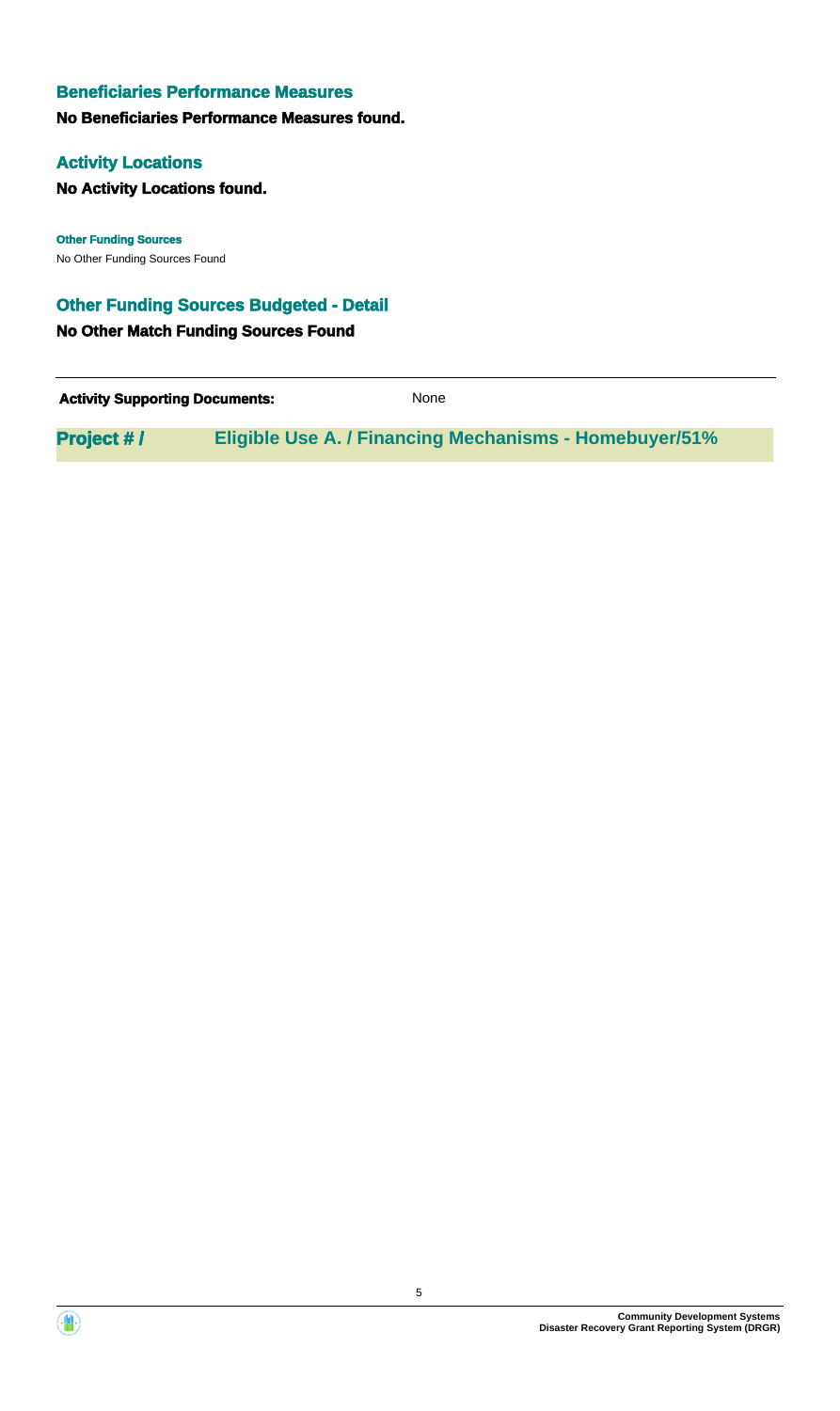## **Grantee Activity Number: A-FM-OWNER51-120%-CANYON COUNTY-H.O. ASSIST. Activity Title: H.O.ASSISTANCE PURCHASE/REHAB/HOMEBUYER51%- 120%**

| <b>Activity Type:</b>                                | Acti        |
|------------------------------------------------------|-------------|
| Homeownership Assistance to low- and moderate-income | Unde        |
| <b>Project Number:</b>                               | Pro         |
| Eligible Use A.                                      | Finar       |
| <b>Projected Start Date:</b>                         | Pro         |
| 10/15/2009                                           | 03/10       |
| <b>Benefit Type:</b>                                 | Con         |
| Direct (HouseHold)                                   |             |
| <b>National Objective:</b>                           | Res         |
| NSP Only - LMMI                                      | <b>IHFA</b> |

## **Activity Status: Projected End Date: Completed Activity Actual End Date:** 03/10/2020 Under Way **Project Title:** Financing Mechanisms - Homebuyer/51%-120%

**Responsible Organization:**

| <b>Overall</b>                                 | <b>Jul 1 thru Sep 30, 2021</b> | <b>To Date</b> |
|------------------------------------------------|--------------------------------|----------------|
| <b>Total Projected Budget from All Sources</b> | \$0.00                         | \$847,154.72   |
| <b>Total Budget</b>                            | \$0.00                         | \$847,154.72   |
| <b>Total Obligated</b>                         | \$0.00                         | \$847,154.72   |
| <b>Total Funds Drawdown</b>                    | \$0.00                         | \$847,154.72   |
| <b>Program Funds Drawdown</b>                  | \$0.00                         | \$842,876,42   |
| <b>Program Income Drawdown</b>                 | \$0.00                         | \$4,278,30     |
| <b>Program Income Received</b>                 | \$23,980.00                    | \$597,732.18   |
| <b>Total Funds Expended</b>                    | \$0.00                         | \$847,154.72   |
| <b>IHFA</b>                                    | \$0.00                         | \$847.154.72   |
| <b>Most Impacted and Distressed Expended</b>   | \$0.00                         | \$0.00         |

## **Activity Description:**

Homeownership Assistance provides funds to borrowers meeting the 120% or below AMI for closing costs, interest write downs and principal write downs.

#### **Location Description:**

Properties located in Canyon County Idaho

## **Activity Progress Narrative:**

|                    | <b>This Report Period</b> | <b>Cumulative Actual Total / Expected</b> |
|--------------------|---------------------------|-------------------------------------------|
|                    | <b>Total</b>              | <b>Total</b>                              |
| # of Housing Units |                           | 42/47                                     |



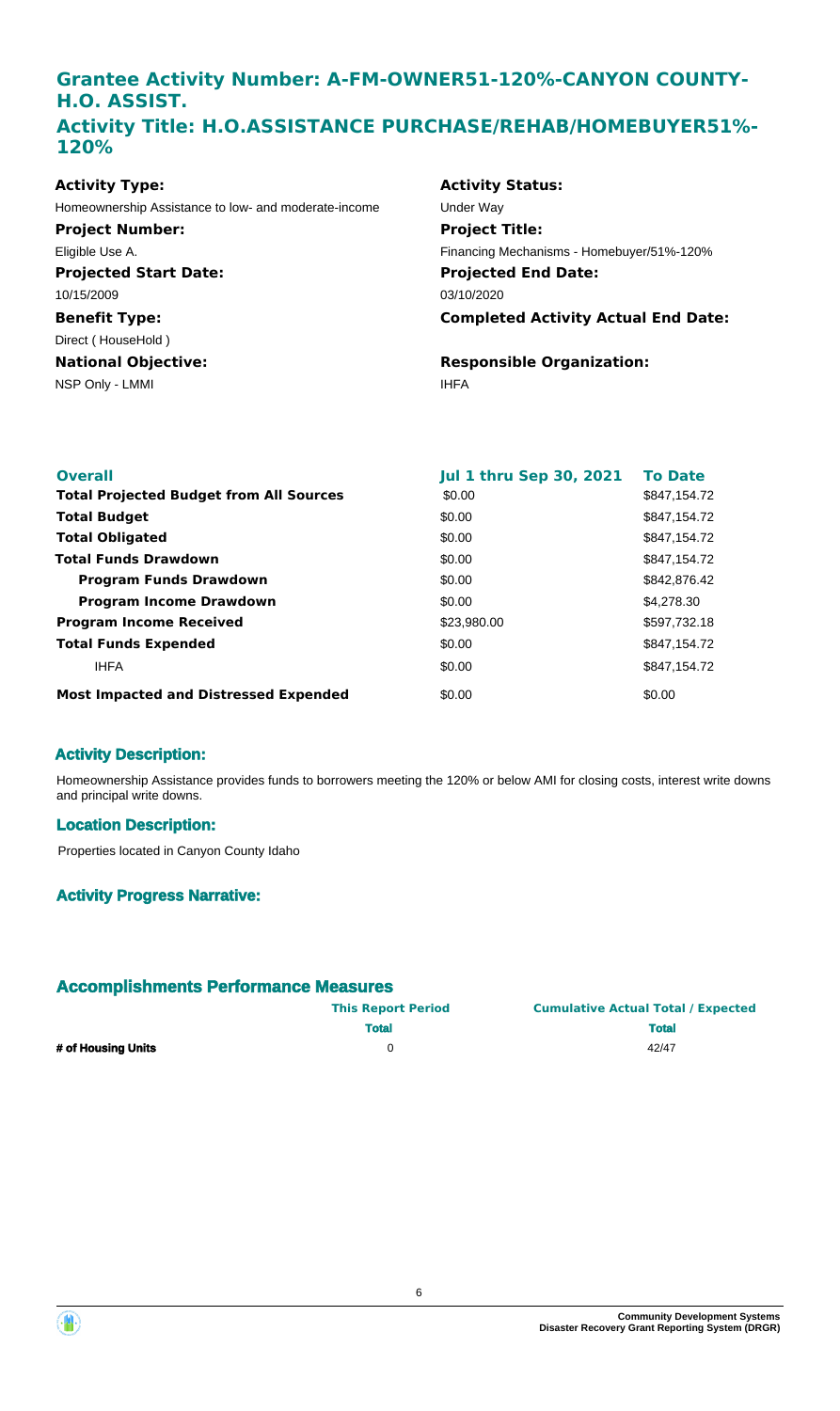|                 | <b>This Report Period</b> |            |       | <b>Cumulative Actual Total / Expected</b> |            |       |          |
|-----------------|---------------------------|------------|-------|-------------------------------------------|------------|-------|----------|
|                 | Low                       | <b>Mod</b> | Total | Low                                       | <b>Mod</b> | Total | Low/Mod% |
| # of Households |                           |            |       | 0/0                                       | 23/47      | 42/47 | 54.76    |
| # Owner         |                           |            |       | 0/0                                       | 23/47      | 42/47 | 54.76    |

## **Activity Locations**

#### **No Activity Locations found.**

No Other Funding Sources Found **Other Funding Sources**

#### **Other Funding Sources Budgeted - Detail**

#### **No Other Match Funding Sources Found**

| <b>Activity Supporting Documents:</b> | None |
|---------------------------------------|------|
|---------------------------------------|------|

**Project # / Eligible Use B. / Acquisition/Rehab - Homebuyer 51% - 120%**



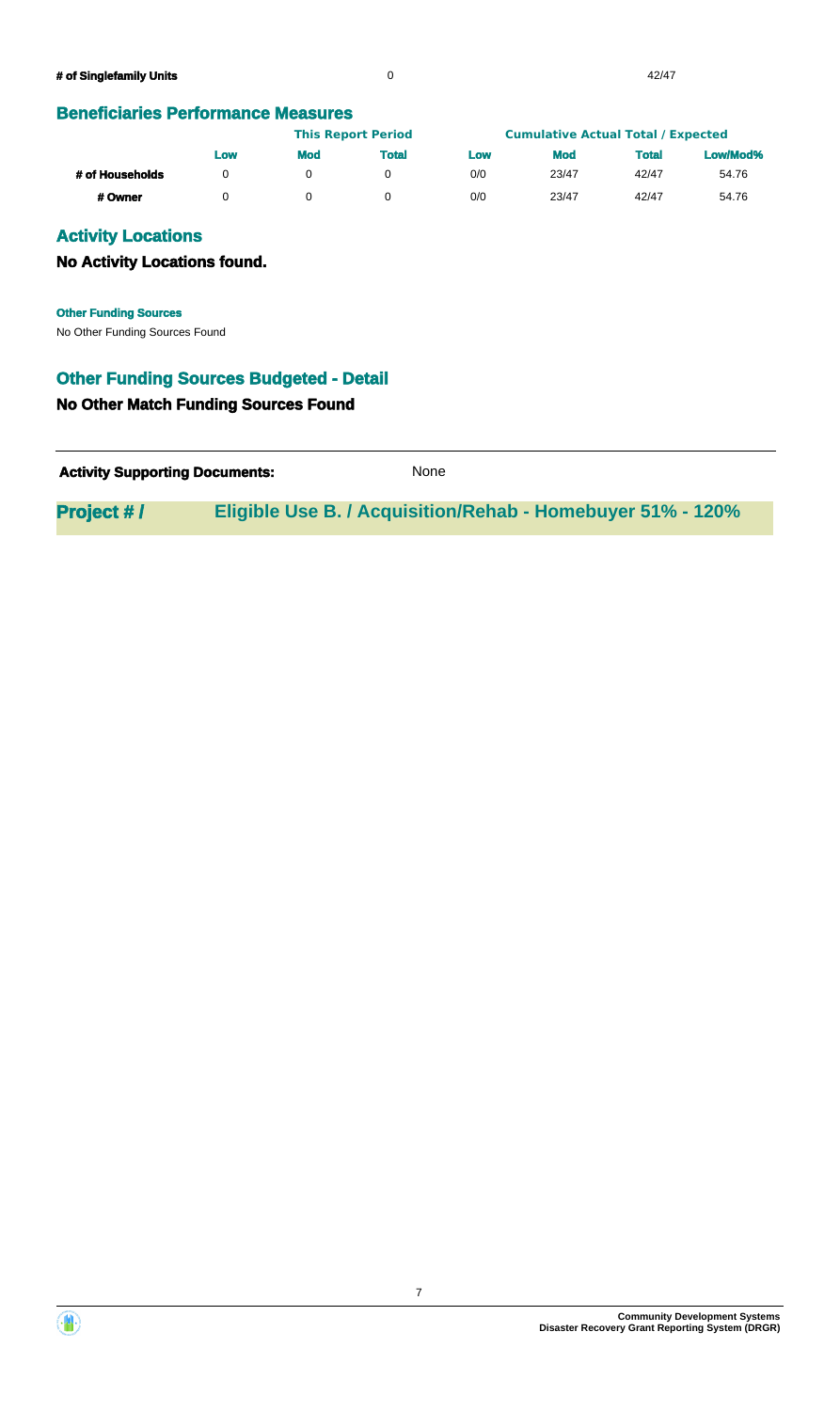## **Grantee Activity Number: B-AR-OWNER51-120%ADA COUNTY-AC/HA (Meridian) Activity Title: AC/HA ACQUISITION/REHAB/HOMEBUYER 51%-120%**

#### **Activity Type:**

**Projected Start Date: Benefit Type:** 03/16/2009 Homeownership Assistance to low- and moderate-income Under Way **Project Number:** Eligible Use B.

## Direct ( HouseHold )

**National Objective:**

#### **Activity Status:**

**Projected End Date: Completed Activity Actual End Date:** 03/10/2020 **Project Title:** Acquisition/Rehab - Homebuyer 51% - 120%

#### **Responsible Organization:**

NSP Only - LMMI **NSP Only - LMMI** Ada County Housing Authority

| <b>Overall</b>                                 | <b>Jul 1 thru Sep 30, 2021</b> | <b>To Date</b> |
|------------------------------------------------|--------------------------------|----------------|
| <b>Total Projected Budget from All Sources</b> | \$0.00                         | \$1,656,983.43 |
| <b>Total Budget</b>                            | \$0.00                         | \$1,656,983.43 |
| <b>Total Obligated</b>                         | \$0.00                         | \$1,656,983.43 |
| <b>Total Funds Drawdown</b>                    | \$0.00                         | \$1,656,983.43 |
| <b>Program Funds Drawdown</b>                  | \$0.00                         | \$492,509.19   |
| <b>Program Income Drawdown</b>                 | \$0.00                         | \$1,164,474.24 |
| <b>Program Income Received</b>                 | \$28,400.00                    | \$1,577,640.78 |
| <b>Total Funds Expended</b>                    | \$0.00                         | \$1,656,983.43 |
| Ada County Housing Authority                   | \$0.00                         | \$1,656,983.43 |
| <b>Most Impacted and Distressed Expended</b>   | \$0.00                         | \$0.00         |

## **Activity Description:**

Acq/Rehab/Resale-Homebuyer(Meridian) Ada County Housing Authority

#### **Location Description:**

Acq/Rehab/Resale-Homebuyer(Meridian) Ada County Housing Authority

## **Activity Progress Narrative:**

|                         | <b>This Report Period</b> | <b>Cumulative Actual Total / Expected</b> |
|-------------------------|---------------------------|-------------------------------------------|
|                         | <b>Total</b>              | <b>Total</b>                              |
| # of Housing Units      |                           | 10/5                                      |
| # of Singlefamily Units | $^{(1)}$                  | 10/5                                      |

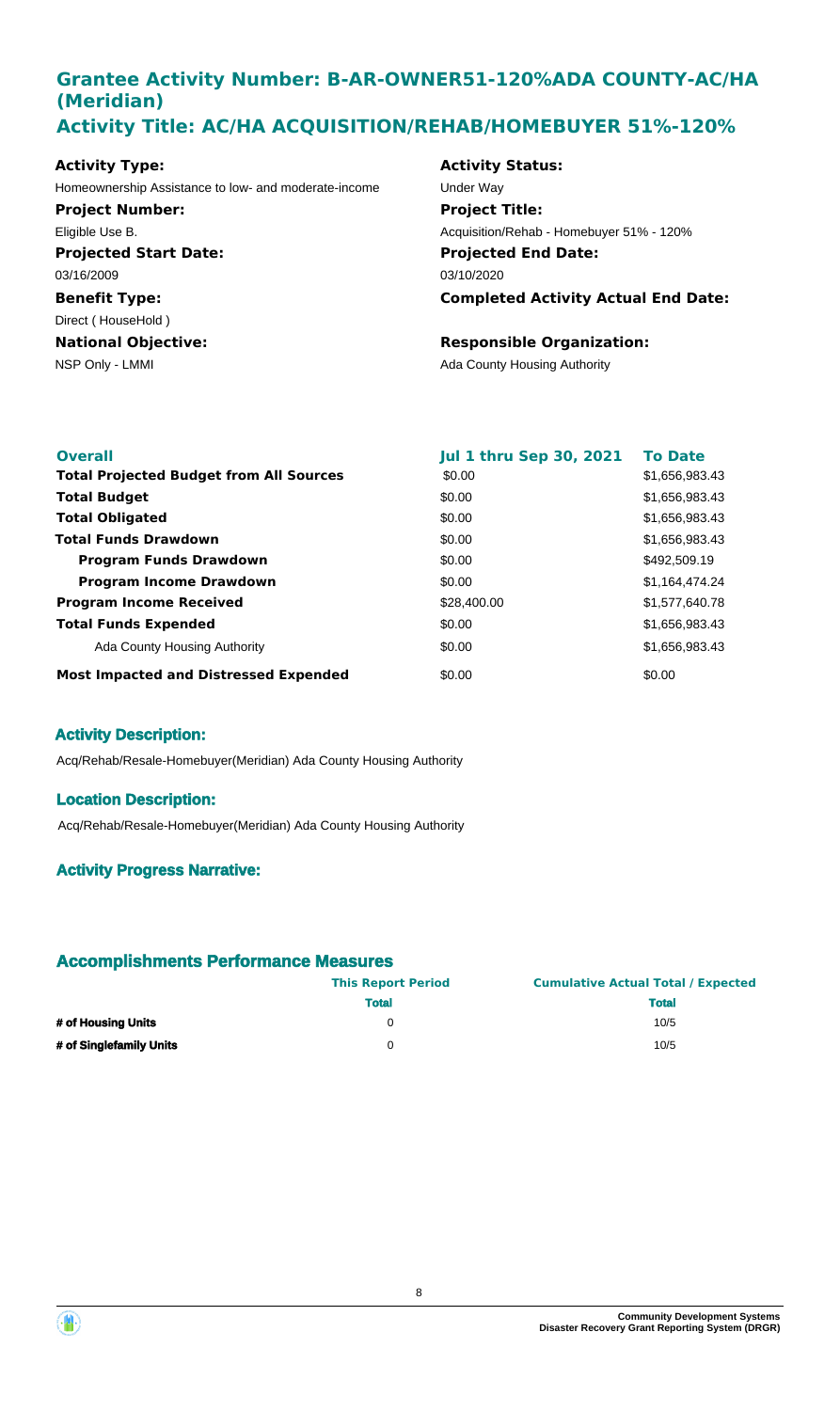|                 | <b>This Report Period</b> |            |              | <b>Cumulative Actual Total / Expected</b> |            |              |          |
|-----------------|---------------------------|------------|--------------|-------------------------------------------|------------|--------------|----------|
|                 | Low                       | <b>Mod</b> | <b>Total</b> | Low                                       | <b>Mod</b> | <b>Total</b> | Low/Mod% |
| # of Households | n                         |            |              | 0/0                                       | 10/5       | 10/5         | 100.00   |
| # Owner         |                           |            |              | 0/0                                       | 10/5       | 10/5         | 100.00   |

## **Activity Locations**

## **No Activity Locations found.**

**Other Funding Sources**

No Other Funding Sources Found

## **Other Funding Sources Budgeted - Detail**

#### **No Other Match Funding Sources Found**

Activity **Supporting Documents:** None



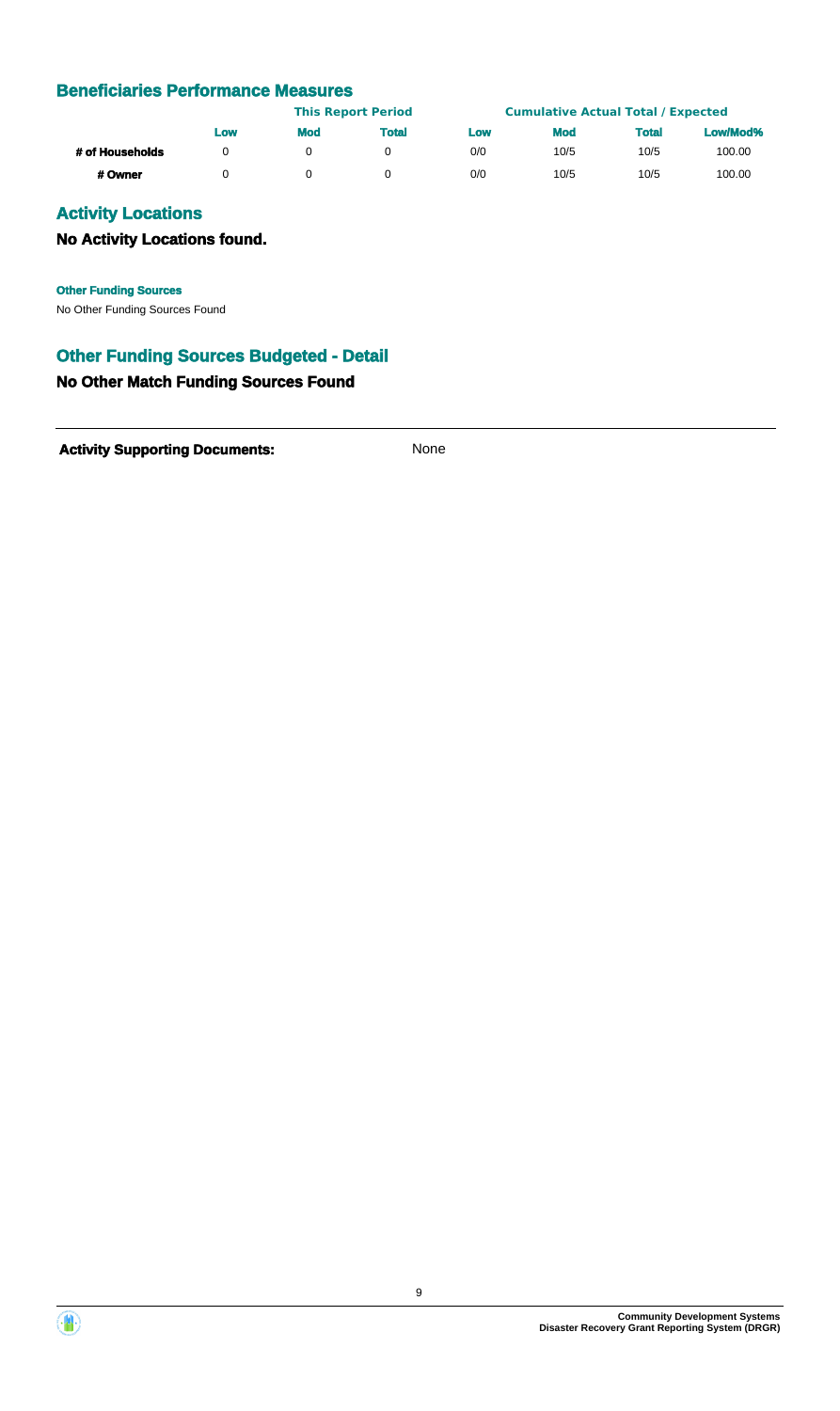## **Grantee Activity Number: B-AR-OWNER51-120%ADA COUNTY-CITY OF BOISE Activity Title: CITY OF BOISE ACQUISITION/REHAB/HOMEBUYER**

#### **Activity Type:**

Homeownership Assistance to low- and moderate-income Under Way **Project Number:** Eligible Use B.

**Projected Start Date: Benefit Type:** NSP Only - LMMI City of Boise **National Objective:** 03/16/2009 Direct ( HouseHold )

#### **Activity Status:**

**Projected End Date: Completed Activity Actual End Date:** 03/10/2020 **Project Title:** Acquisition/Rehab - Homebuyer 51% - 120%

## **Responsible Organization:**

| <b>Overall</b>                                 | <b>Jul 1 thru Sep 30, 2021</b> | <b>To Date</b> |
|------------------------------------------------|--------------------------------|----------------|
| <b>Total Projected Budget from All Sources</b> | \$0.00                         | \$1,919,845.41 |
| <b>Total Budget</b>                            | \$0.00                         | \$1,919,845.41 |
| <b>Total Obligated</b>                         | \$0.00                         | \$1,919,845.41 |
| <b>Total Funds Drawdown</b>                    | \$0.00                         | \$1,919,845.41 |
| <b>Program Funds Drawdown</b>                  | \$0.00                         | \$1,346,933.76 |
| <b>Program Income Drawdown</b>                 | \$0.00                         | \$572,911.65   |
| <b>Program Income Received</b>                 | \$24,980.00                    | \$1,538,154.19 |
| <b>Total Funds Expended</b>                    | \$0.00                         | \$1,919,845.41 |
| City of Boise                                  | \$0.00                         | \$1,919,845.41 |
| <b>Most Impacted and Distressed Expended</b>   | \$0.00                         | \$0.00         |

## **Activity Description:**

Acq/Rehab/Resale-Homebuyer-City of Boise

#### **Location Description:**

Acq/Rehab/Resale-Homebuyer-City of Boise

## **Activity Progress Narrative:**

|                         | <b>This Report Period</b> | <b>Cumulative Actual Total / Expected</b> |
|-------------------------|---------------------------|-------------------------------------------|
|                         | <b>Total</b>              | <b>Total</b>                              |
| # of Housing Units      |                           | 13/13                                     |
| # of Singlefamily Units |                           | 13/13                                     |

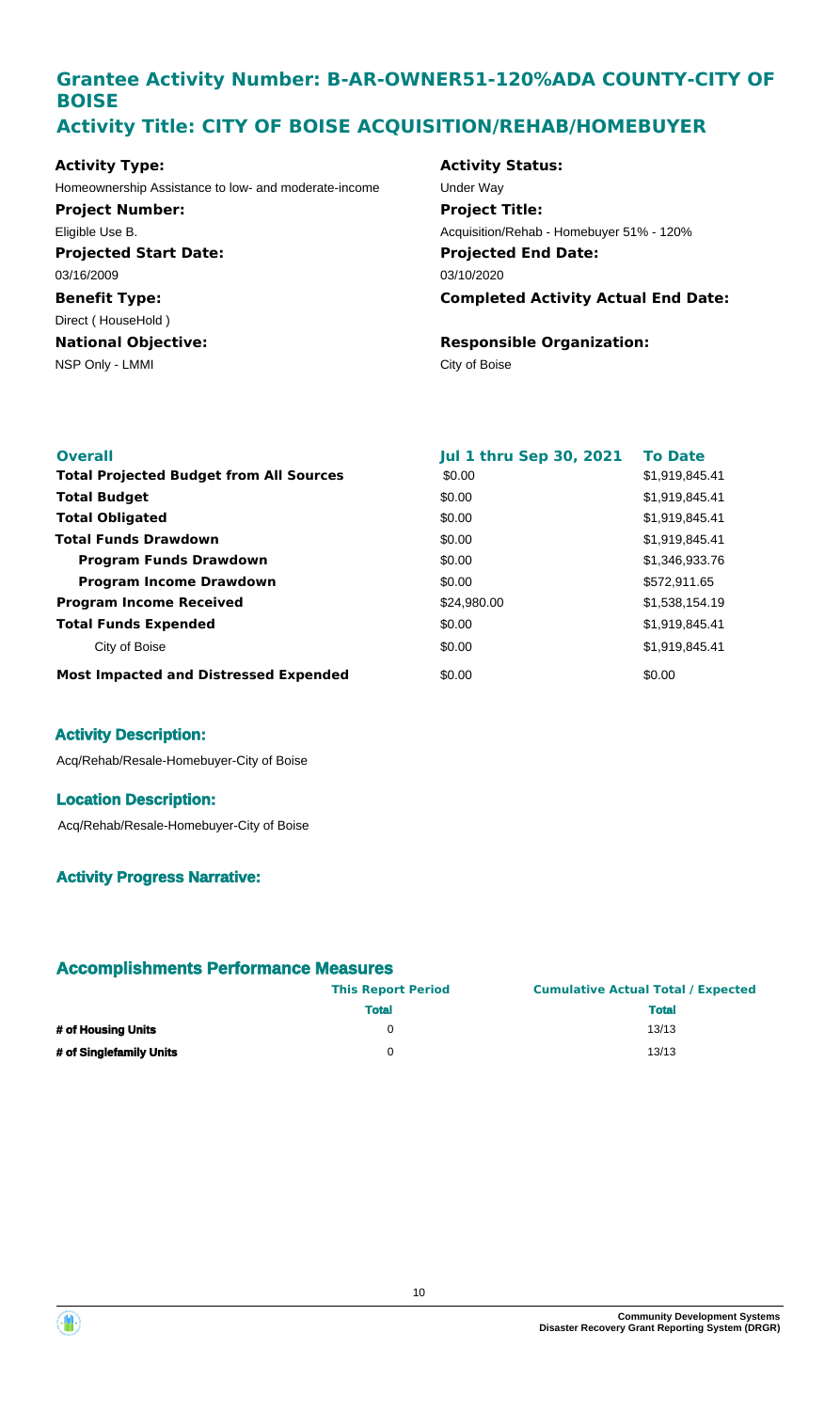|                 |     |            | <b>This Report Period</b> |     | <b>Cumulative Actual Total / Expected</b> |              |          |
|-----------------|-----|------------|---------------------------|-----|-------------------------------------------|--------------|----------|
|                 | Low | <b>Mod</b> | <b>Total</b>              | Low | <b>Mod</b>                                | <b>Total</b> | Low/Mod% |
| # of Households |     |            |                           | 0/0 | 13/13                                     | 13/13        | 100.00   |
| # Owner         |     |            |                           | 0/0 | 13/13                                     | 13/13        | 100.00   |

## **Activity Locations**

## **No Activity Locations found.**

**Other Funding Sources**

No Other Funding Sources Found

## **Other Funding Sources Budgeted - Detail**

#### **No Other Match Funding Sources Found**

Activity **Supporting Documents:** None

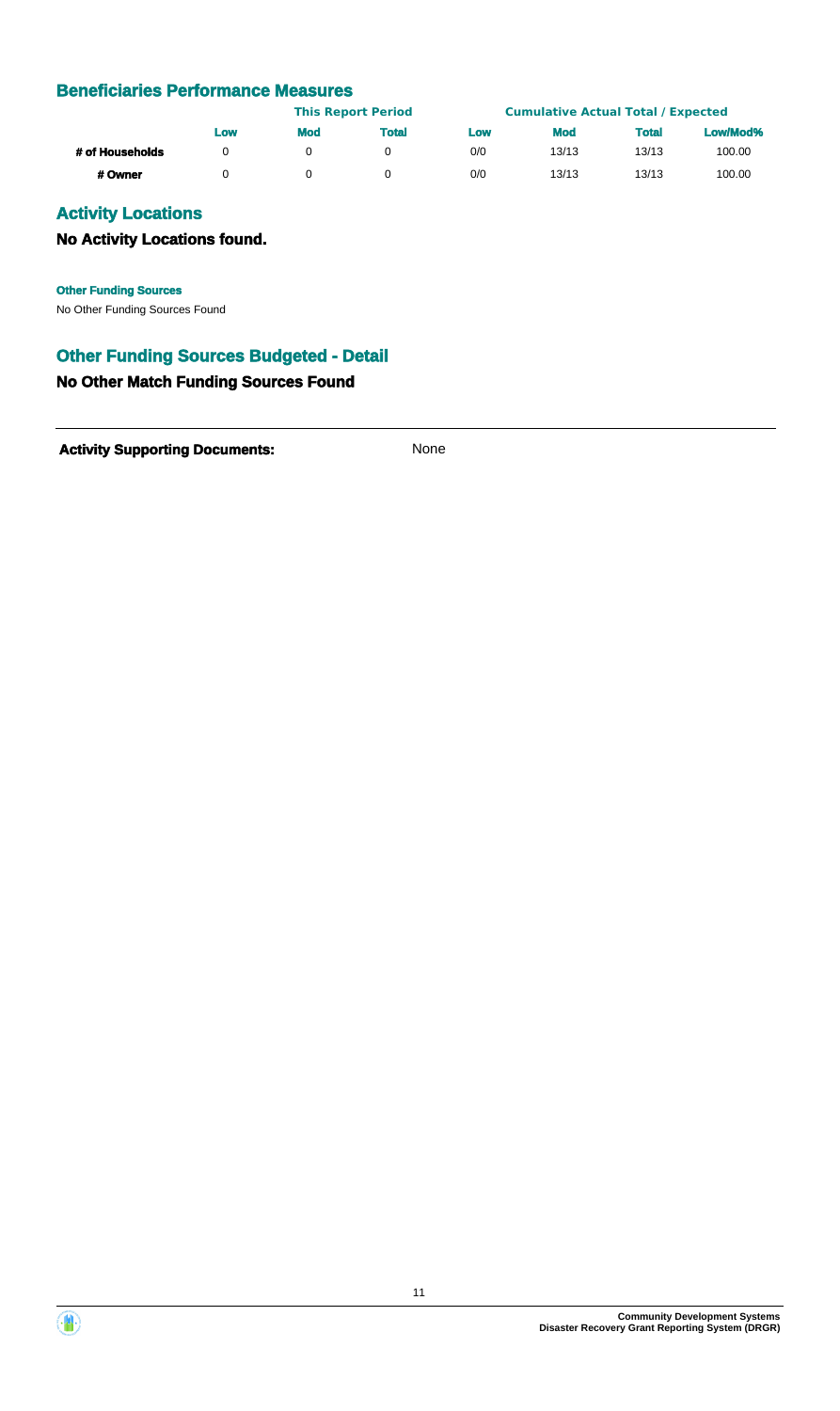## **Grantee Activity Number: B-AR-OWNER51-120%BALANCE OF STATE-AUTUMNGOLD Activity Title: AUTUMNGOLD ACQUISITION/REHAB/HOMEBUYER**

#### **Activity Type:**

Homeownership Assistance to low- and moderate-income Under Way **Project Number:** Eligible Use B.

**Projected Start Date: Benefit Type: National Objective:** 09/10/2009 Direct ( HouseHold )

#### **Activity Status:**

**Projected End Date: Completed Activity Actual End Date:** 03/10/2020 **Project Title:** Acquisition/Rehab - Homebuyer 51% - 120%

#### **Responsible Organization:**

NSP Only - LMMI and the contract of the contract of the AutumnGold Senior Services

| <b>Overall</b>                                 | <b>Jul 1 thru Sep 30, 2021</b> | <b>To Date</b> |
|------------------------------------------------|--------------------------------|----------------|
| <b>Total Projected Budget from All Sources</b> | \$0.00                         | \$3,155,939.78 |
| <b>Total Budget</b>                            | \$0.00                         | \$3,155,939.78 |
| <b>Total Obligated</b>                         | \$1.00                         | \$2,983,655.04 |
| <b>Total Funds Drawdown</b>                    | \$48,000.00                    | \$2,732,171.21 |
| <b>Program Funds Drawdown</b>                  | \$0.00                         | \$442,952.14   |
| <b>Program Income Drawdown</b>                 | \$48,000.00                    | \$2,289,219.07 |
| <b>Program Income Received</b>                 | \$0.00                         | \$2,485,075.55 |
| <b>Total Funds Expended</b>                    | \$48,000.00                    | \$2,732,170.21 |
| <b>AutumnGold Senior Services</b>              | \$48,000.00                    | \$2,732,170.21 |
| <b>Most Impacted and Distressed Expended</b>   | \$0.00                         | \$0.00         |

## **Activity Description:**

Acq/Rehab/Resale-Homebuyer-BalanceState-AutumnGold

#### **Location Description:**

Acq/Rehab/Resale-Homebuyer-BalanceState-AutumnGold

## **Activity Progress Narrative:**

|                 | <b>This Report Period</b> | <b>Cumulative Actual Total / Expected</b> |
|-----------------|---------------------------|-------------------------------------------|
|                 | <b>Total</b>              | <b>Total</b>                              |
| # of Properties | з                         | 3/0                                       |

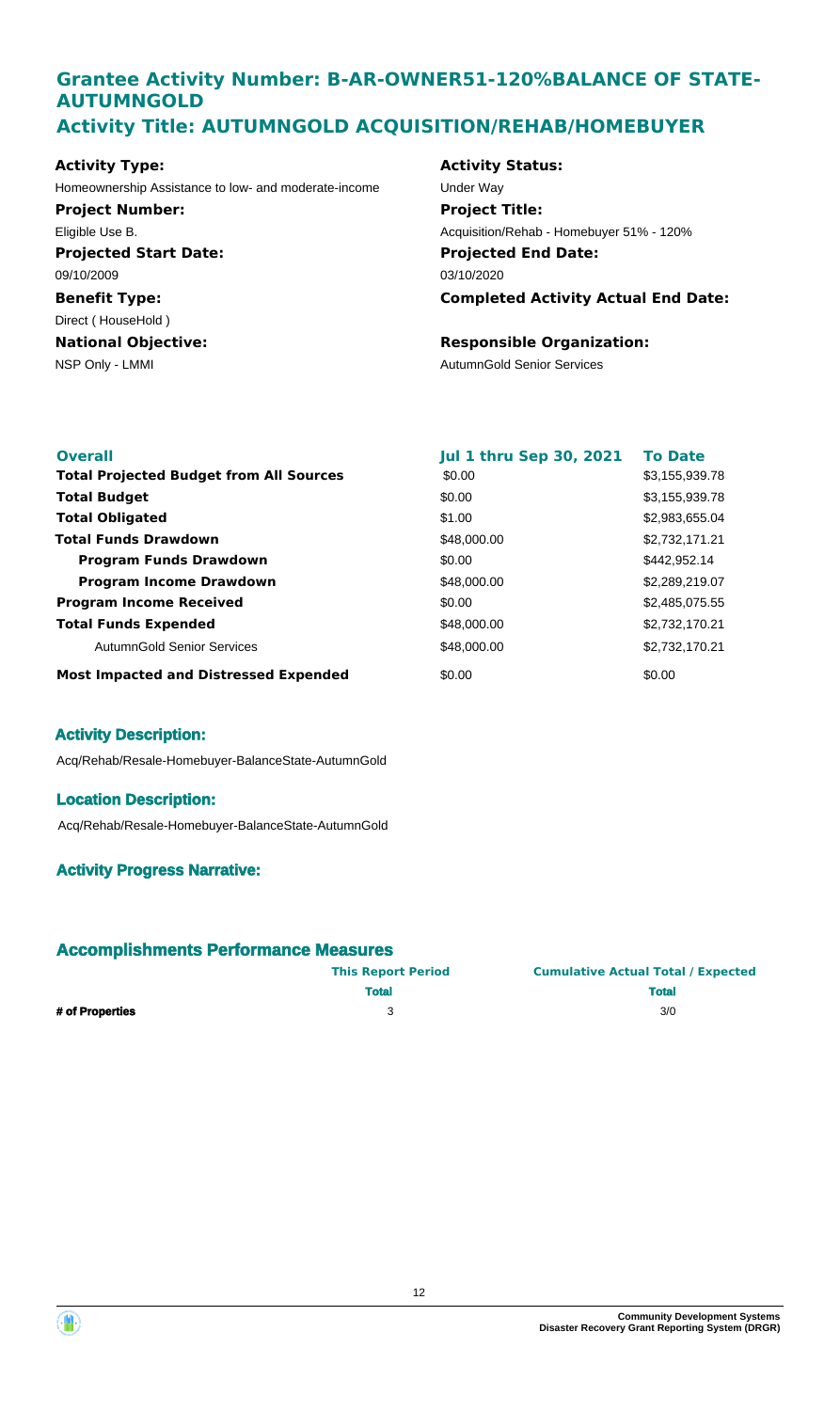|                         | <b>This Report Period</b> | <b>Cumulative Actual Total / Expected</b> |
|-------------------------|---------------------------|-------------------------------------------|
|                         | <b>Total</b>              | <b>Total</b>                              |
| # of Housing Units      | 3                         | 44/3                                      |
| # of Singlefamily Units | વ                         | 44/3                                      |

|                 |     |            | <b>This Report Period</b> |     | <b>Cumulative Actual Total / Expected</b> |              |          |
|-----------------|-----|------------|---------------------------|-----|-------------------------------------------|--------------|----------|
|                 | LOW | <b>Mod</b> | Total                     | Low | <b>Mod</b>                                | <b>Total</b> | Low/Mod% |
| # of Households |     |            |                           | 0/0 | 36/3                                      | 46/3         | 78.26    |
| # Owner         |     |            |                           | 0/0 | 36/3                                      | 46/3         | 78.26    |

## **Activity Locations**

**No Activity Locations found.**

#### **Other Funding Sources**

No Other Funding Sources Found

## **Other Funding Sources Budgeted - Detail**

## **No Other Match Funding Sources Found**

**Activity Supporting Documents:** None



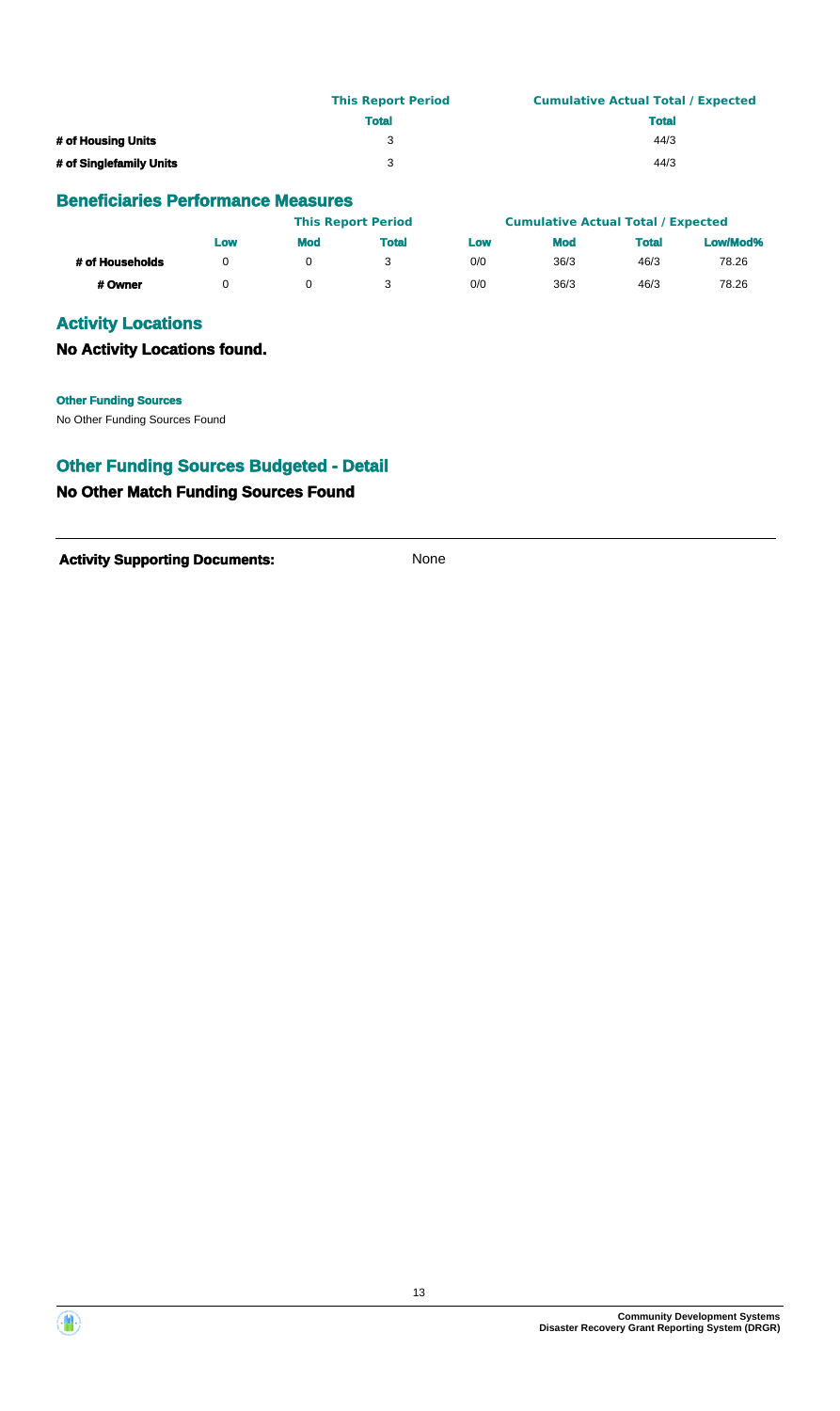## **Grantee Activity Number: B-AR-OWNER51-120%CANYON COUNTY-CITY OF NAMPA Activity Title: CITY OF NAMPA ACQUISITION/REHAB/HOMEBUYER**

**Projected Start Date: Benefit Type:** NSP Only - LMMI City of Nampa **National Objective: Activity Type:** 03/16/2009 Direct ( HouseHold ) Homeownership Assistance to low- and moderate-income Under Way **Project Number:** Eligible Use B.

#### **Activity Status:**

**Projected End Date: Completed Activity Actual End Date:** 03/10/2020 **Project Title:** Acquisition/Rehab - Homebuyer 51% - 120%

## **Responsible Organization:**

| <b>Overall</b>                                 | <b>Jul 1 thru Sep 30, 2021</b> | <b>To Date</b> |
|------------------------------------------------|--------------------------------|----------------|
| <b>Total Projected Budget from All Sources</b> | \$0.00                         | \$3,898,412.06 |
| <b>Total Budget</b>                            | \$0.00                         | \$3,898,412.06 |
| <b>Total Obligated</b>                         | \$0.00                         | \$3,898,412.06 |
| <b>Total Funds Drawdown</b>                    | \$0.00                         | \$3,898,412.06 |
| <b>Program Funds Drawdown</b>                  | \$0.00                         | \$1,837,963.20 |
| <b>Program Income Drawdown</b>                 | \$0.00                         | \$2,060,448.86 |
| <b>Program Income Received</b>                 | \$22,866.00                    | \$2,867,409.11 |
| <b>Total Funds Expended</b>                    | \$0.00                         | \$3,898,412.06 |
| City of Nampa                                  | \$0.00                         | \$3,898,412.06 |
| <b>Most Impacted and Distressed Expended</b>   | \$0.00                         | \$0.00         |

## **Activity Description:**

Acq/Rehab/Resale-Homebuyer-CANYON County-City of Nampa

#### **Location Description:**

Acq/Rehab/Resale-Homebuyer-CANYON County-City of Nampa

## **Activity Progress Narrative:**

|                         | <b>This Report Period</b> | <b>Cumulative Actual Total / Expected</b> |
|-------------------------|---------------------------|-------------------------------------------|
|                         | <b>Total</b>              | <b>Total</b>                              |
| # of Housing Units      |                           | 22/18                                     |
| # of Singlefamily Units | O                         | 22/18                                     |



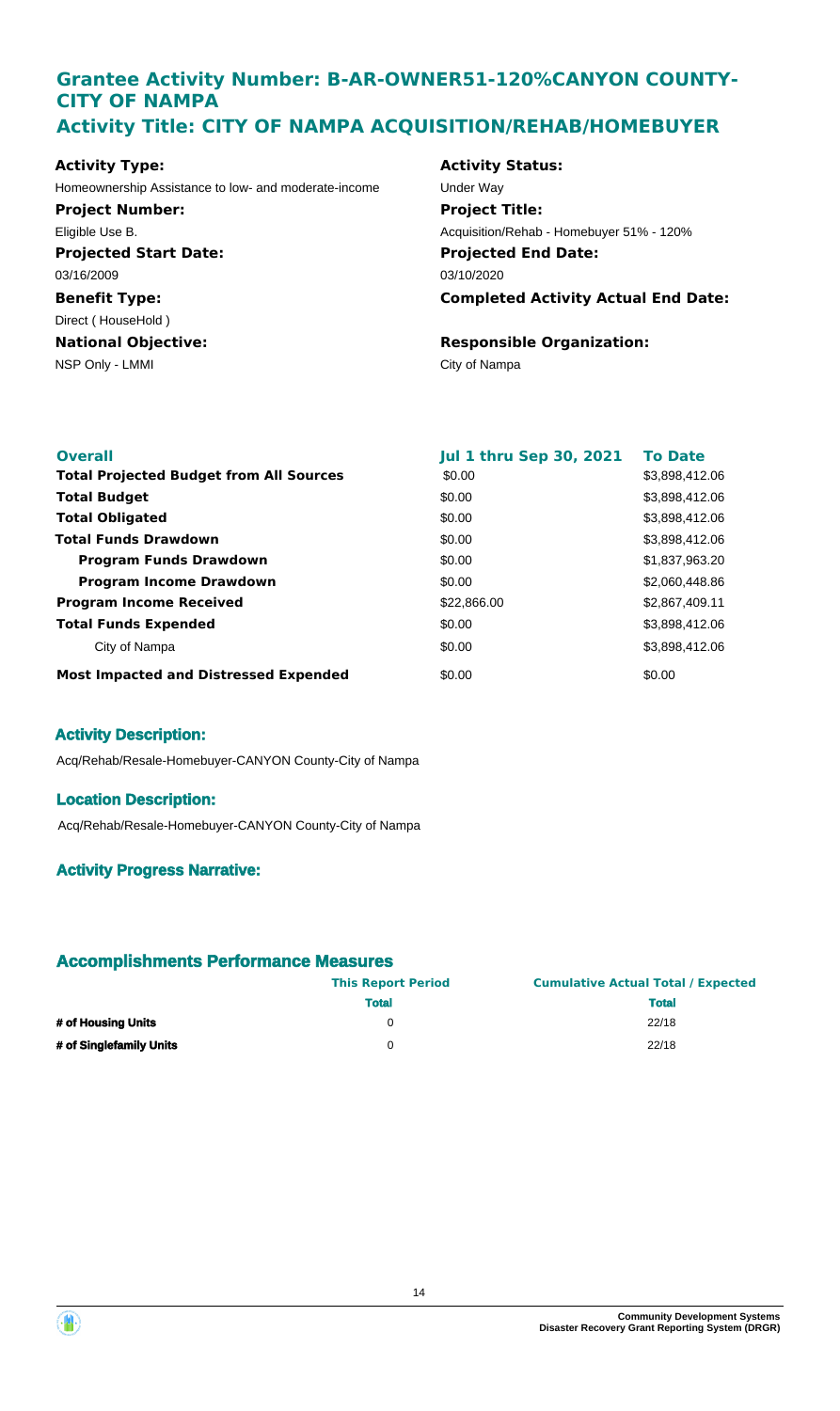|                 | <b>This Report Period</b> |     |              | <b>Cumulative Actual Total / Expected</b> |            |              |          |
|-----------------|---------------------------|-----|--------------|-------------------------------------------|------------|--------------|----------|
|                 | Low                       | Mod | <b>Total</b> | Low                                       | <b>Mod</b> | <b>Total</b> | Low/Mod% |
| # of Households |                           |     |              | 0/0                                       | 8/18       | 22/18        | 36.36    |
| # Owner         |                           |     |              | 0/0                                       | 8/18       | 22/18        | 36.36    |

## **Activity Locations**

#### **No Activity Locations found.**

**Other Funding Sources**

No Other Funding Sources Found

## **Other Funding Sources Budgeted - Detail**

#### **No Other Match Funding Sources Found**

| <b>Activity Supporting Documents:</b> | None |
|---------------------------------------|------|
|                                       |      |

**Project # / Eligible Use B.. / Acquisition/Rehab - Rental/50%below**



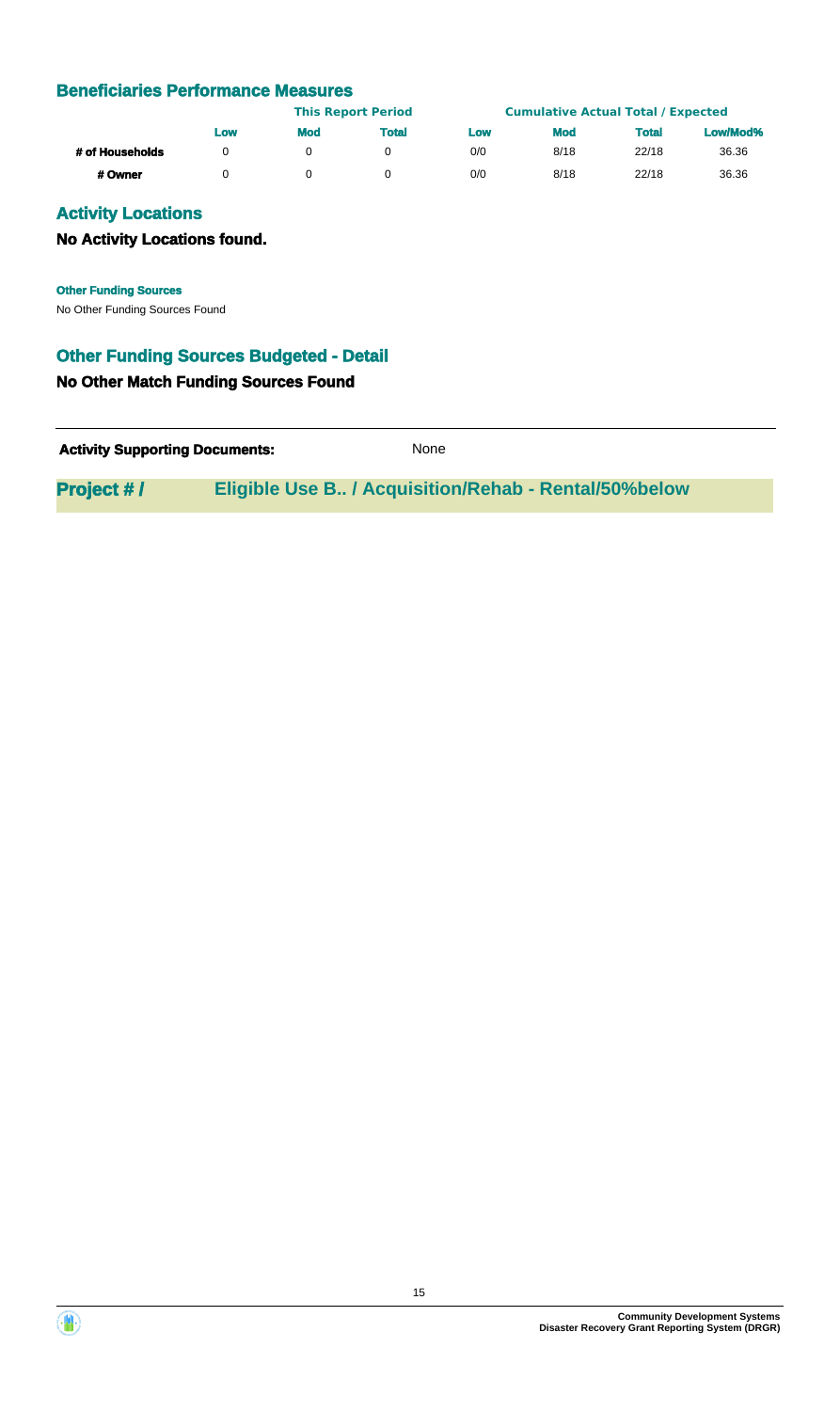# **Grantee Activity Number: B-AR-RENTAL50%-NW BOISE Activity Title: NW BOISE ACQUISITION/REHAB/RENTAL**

## **Projected Start Date: Benefit Type:** NSP Only - LH - 25% Set-Aside Neighborhood Housing Services, Inc **National Objective: Activity Type:** 11/13/2017 Direct ( HouseHold ) Rehabilitation/reconstruction of residential structures Under Way **Project Number:** Eligible Use B..

## **Activity Status: Projected End Date: Completed Activity Actual End Date:** 12/31/2018 **Project Title:** Acquisition/Rehab - Rental/50%below

## **Responsible Organization:**

| <b>Overall</b><br><b>Total Projected Budget from All Sources</b> | <b>Jul 1 thru Sep 30, 2021</b><br>\$0.00 | <b>To Date</b><br>\$500,000.00 |
|------------------------------------------------------------------|------------------------------------------|--------------------------------|
| <b>Total Budget</b>                                              | \$0.00                                   | \$500,000.00                   |
| <b>Total Obligated</b>                                           | \$0.00                                   | \$362,972.38                   |
| <b>Total Funds Drawdown</b>                                      | \$0.00                                   | \$362,972.38                   |
| <b>Program Funds Drawdown</b>                                    | \$0.00                                   | \$0.00                         |
| <b>Program Income Drawdown</b>                                   | \$0.00                                   | \$362,972.38                   |
| <b>Program Income Received</b>                                   | \$0.00                                   | \$0.00                         |
| <b>Total Funds Expended</b>                                      | \$0.00                                   | \$362,972.38                   |
| Neighborhood Housing Services, Inc.                              | \$0.00                                   | \$362,972.38                   |
| <b>Most Impacted and Distressed Expended</b>                     | \$0.00                                   | \$0.00                         |

## **Activity Description:**

#### **Location Description:**

## **Activity Progress Narrative:**

|                         | <b>This Report Period</b> | <b>Cumulative Actual Total / Expected</b> |  |  |
|-------------------------|---------------------------|-------------------------------------------|--|--|
|                         | <b>Total</b>              | <b>Total</b>                              |  |  |
| # of Housing Units      |                           | 0/2                                       |  |  |
| # of Singlefamily Units |                           | 0/2                                       |  |  |

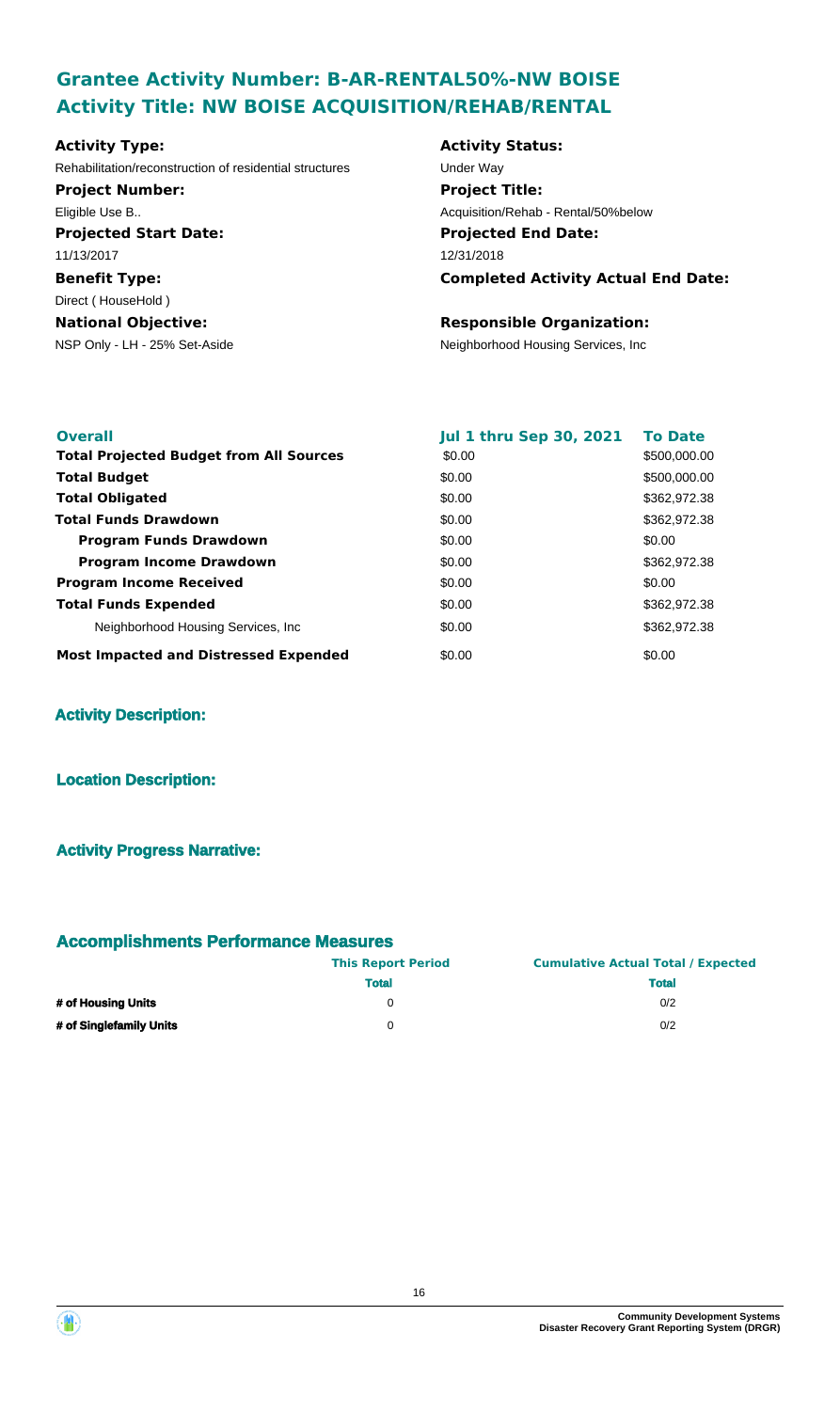|                 | Low | <b>This Report Period</b> |              |     | <b>Cumulative Actual Total / Expected</b> |              |          |
|-----------------|-----|---------------------------|--------------|-----|-------------------------------------------|--------------|----------|
|                 |     | <b>Mod</b>                | <b>Total</b> | Low | <b>Mod</b>                                | <b>Total</b> | Low/Mod% |
| # of Households |     |                           |              | 0/2 | 0/0                                       | 0/2          |          |
| # Renter        |     |                           |              | 0/2 | 0/0                                       | 0/2          |          |

## **Activity Locations**

## **No Activity Locations found.**

**Other Funding Sources**

No Other Funding Sources Found

## **Other Funding Sources Budgeted - Detail**

#### **No Other Match Funding Sources Found**

**Activity Supporting Documents:** None

**Project #/ Fligible Use E / Redevelopment** 



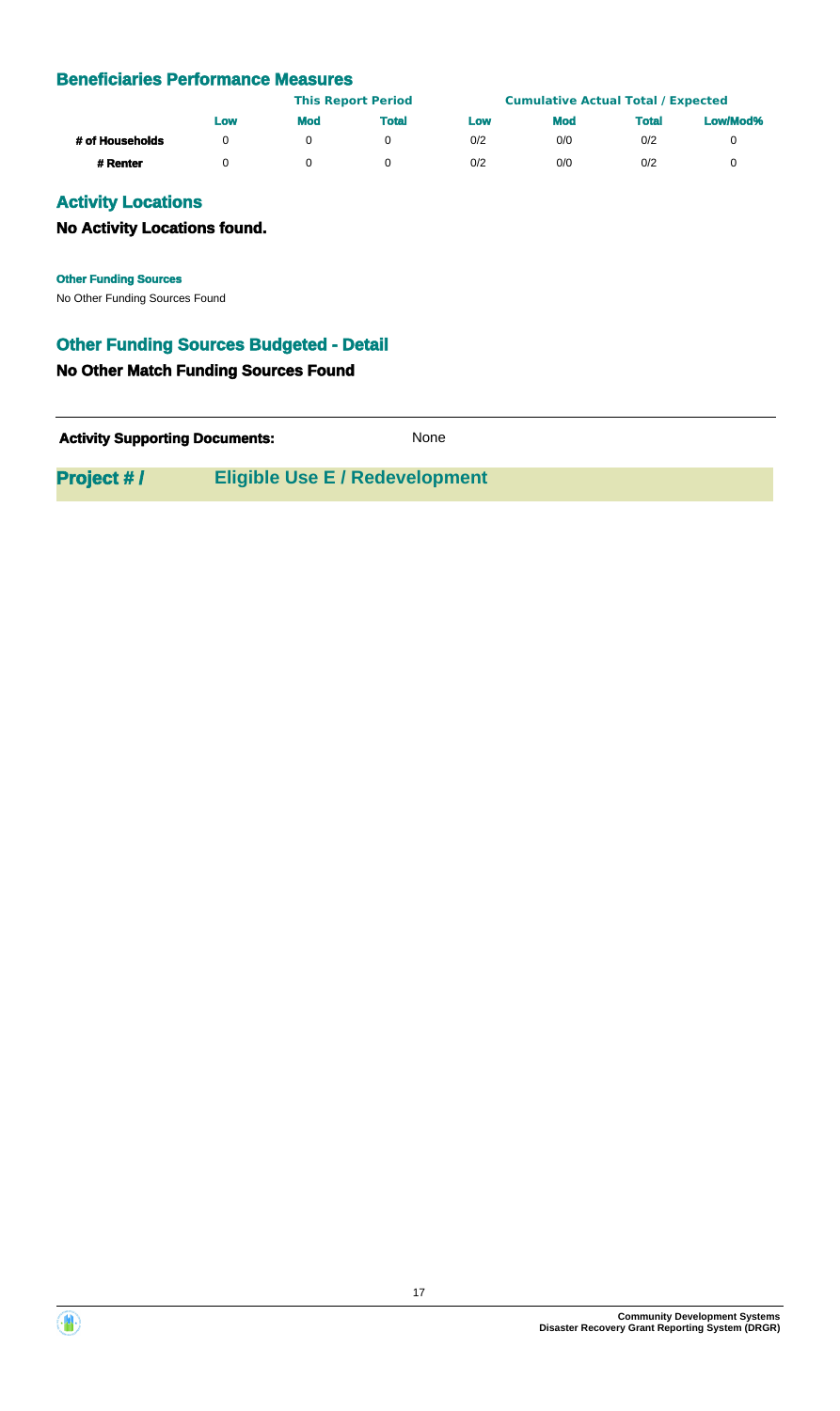# **Grantee Activity Number: E-NC-OWNER51-120%-AG Activity Title: AUTUMNGOLD ACQUISITION/NEWCONSTRUCTION**

**Activity Type:** Construction of new housing Theorem 2012 Construction of the Way

**Projected Start Date:** 05/31/2018 **Project Number:** Eligible Use E

**Benefit Type: National Objective:** Direct ( HouseHold )

**Activity Status: Projected End Date: Completed Activity Actual End Date:** 05/31/2022 **Project Title:** Redevelopment

#### **Responsible Organization:**

NSP Only - LMMI and the contract of the contract of the AutumnGold Senior Services

| <b>Overall</b>                                 | <b>Jul 1 thru Sep 30, 2021</b> | <b>To Date</b> |
|------------------------------------------------|--------------------------------|----------------|
| <b>Total Projected Budget from All Sources</b> | \$0.00                         | \$2,277,785.18 |
| <b>Total Budget</b>                            | \$1,000,000.00                 | \$2,277,785.18 |
| <b>Total Obligated</b>                         | \$0.00                         | \$1,144,551.80 |
| Total Funds Drawdown                           | \$0.00                         | \$1,275,674.52 |
| <b>Program Funds Drawdown</b>                  | \$0.00                         | \$257,497.53   |
| <b>Program Income Drawdown</b>                 | \$0.00                         | \$1,018,176.99 |
| <b>Program Income Received</b>                 | \$0.00                         | \$653,568.41   |
| <b>Total Funds Expended</b>                    | \$0.00                         | \$1,144,551.80 |
| AutumnGold Senior Services                     | \$0.00                         | \$1,144,551.80 |
| <b>Most Impacted and Distressed Expended</b>   | \$0.00                         | \$0.00         |

## **Activity Description:**

Infill New construction

**Location Description:**

## **Activity Progress Narrative:**

|                         | <b>This Report Period</b> | <b>Cumulative Actual Total / Expected</b> |  |  |
|-------------------------|---------------------------|-------------------------------------------|--|--|
|                         | <b>Total</b>              | <b>Total</b>                              |  |  |
| # of Housing Units      | 2                         | 2/4                                       |  |  |
| # of Singlefamily Units | າ                         | 2/4                                       |  |  |